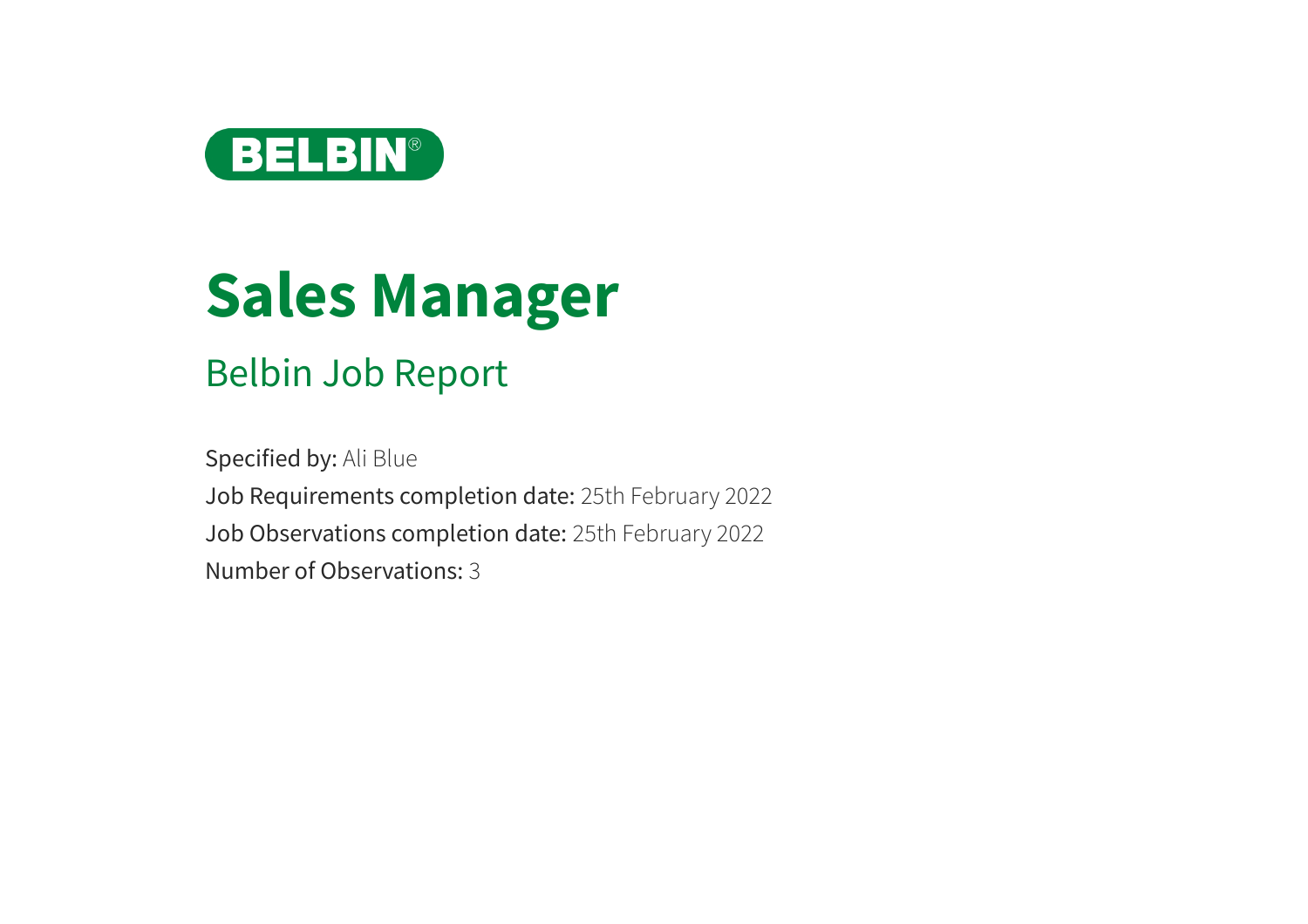

Belbin has identified nine diferent clusters of behaviour - contributions that people can make at work. These are called the Belbin Team Roles. Each role has strengths (the contribution made by playing that role) and associated weaknesses (the potential downsides to playing the role). It's usual to have a few preferred Team Roles, and to display both strengths and weaknesses for those roles.



#### **Resource Investigator**



Outgoing, enthusiastic, communicative. Explores opportunities and develops contacts.

#### **Associated Weaknesses:**

Over-optimistic. Loses interest once initial enthusiasm has passed.



#### **Plant**

#### **Strengths:**

Creative, imaginative, free-thinking. Generates ideas and solves dificult problems. **Associated Weaknesses:** Ignores incidentals. Too pre-occupied to communicate efectively.



#### **Shaper**

#### **Strengths:**

Challenging, dynamic, thrives on pressure. Has the drive and courage to overcome obstacles. **Associated Weaknesses:**

Prone to provocation. Offends people's feelings.



#### **Teamworker**

confrontation.



**Strengths:** Co-operative, perceptive and diplomatic. Listens and averts friction. **Associated Weaknesses:** Indecisive in crunch situations. Avoids



#### **Co-ordinator**

#### **Strengths:**

Mature, confident, identifies talent. Clarifies goals. Delegates efectively. **Associated Weaknesses:** Can be seen as manipulative. Ofloads own share of the work.



#### **Monitor Evaluator**





Sober, strategic and discerning. Sees all options and judges accurately. **Associated Weaknesses:** Lacks drive and ability to inspire others. Can



#### **Implementer**

be overly critical.



#### **Strengths:**

Practical, reliable, eficient. Turns ideas into actions and organizes work that needs to be done.

#### **Associated Weaknesses:**

Somewhat inflexible. Slow to respond to new possibilities.



#### **Specialist**

#### **Strengths:**

Single-minded, self-starting, dedicated. Provides knowledge and skills in rare supply. **Associated Weaknesses:**

Contributes only on a narrow front. Dwells on technicalities.



#### **Completer Finisher**

#### **Strengths:**

Painstaking, conscientious, anxious. Searches out errors. Polishes and perfects.

#### **Associated Weaknesses:**

Inclined to worry unduly. Reluctant to delegate.

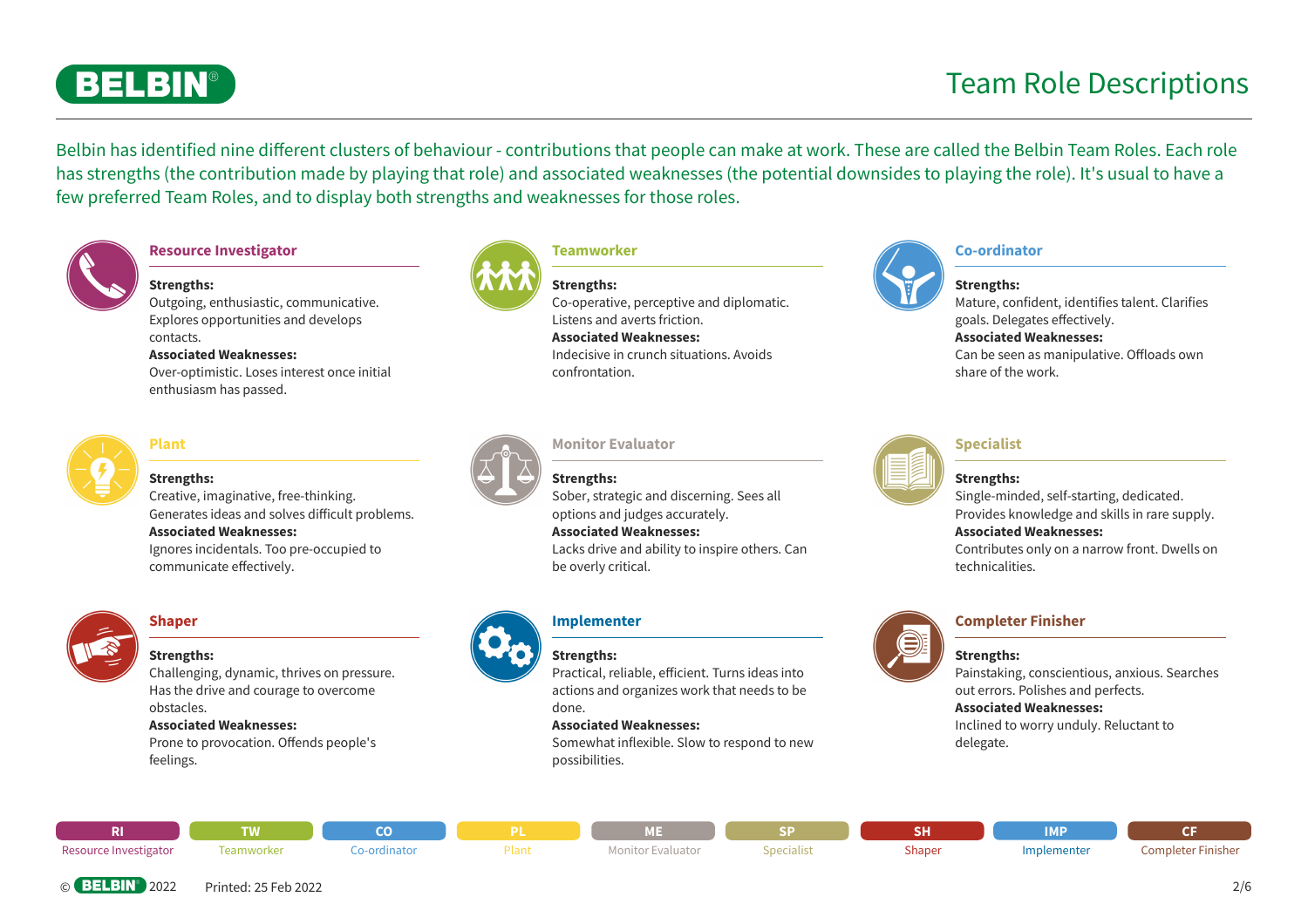

# **Sales Manager** as specified by **Ali Blue**

The job as it is specified requires someone who possesses considerable drive. The likely candidate will have the strength of character to overcome opposition and the self-confidence to get round obstacles and rules that stand in the way of progress. This specification underlines the need for a high achiever. The job also demands someone who has the capacity for drawing the best out of others, encouraging them to engage with, and contribute to, group objectives. Such a person should be able to conduct meetings in a mature fashion and in a way that allows participants to feel satisfied with the outcomes and conclusion.

The work entails a fair degree of socially proactive behaviour and a readiness to go out and meet people.

This position requires someone who is focused on pushing the team in a particular direction, rather than generating new ideas for consideration.



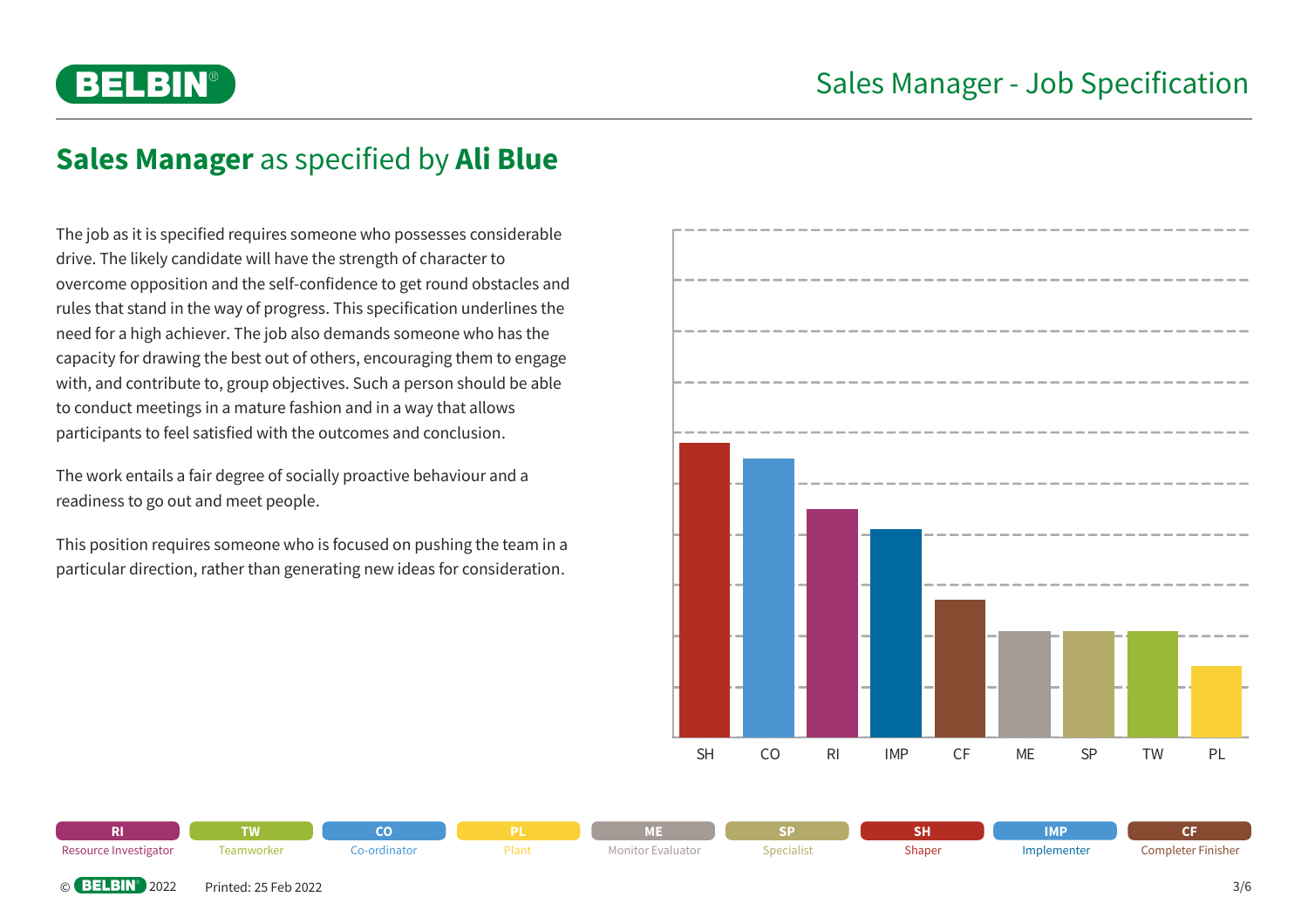

# **Sales Manager** as specified by **Ali Blue**

The job specifier expects the overall responsibility to be yours, so this is a job in which you will be expected to lead from the front. The people you work with may need to be directed or they may need to feel they are collaborating with you as part of a team. So it is important that you are able to adapt your managerial style accordingly.

The job as specified requires above all that you are able to manage others and cope with opposition. It is important never to lose control or back away from responsibility.



● This report should be given to the applicant or jobholder. It highlights the behaviours required to perform well in the job.

| - 11                  | n a        | ⇁          |     | vт                               |            | $\sim$ 11<br>הפ | <b>IMP</b>  |                                       |
|-----------------------|------------|------------|-----|----------------------------------|------------|-----------------|-------------|---------------------------------------|
| Resource Investigator | .eamworker | -ordinatoi | ιαι | <b>TODIT</b><br><b>EV</b> diudlo | ipecialist | Shaper          | Implementer | $-$<br>Completer F<br><b>Finisher</b> |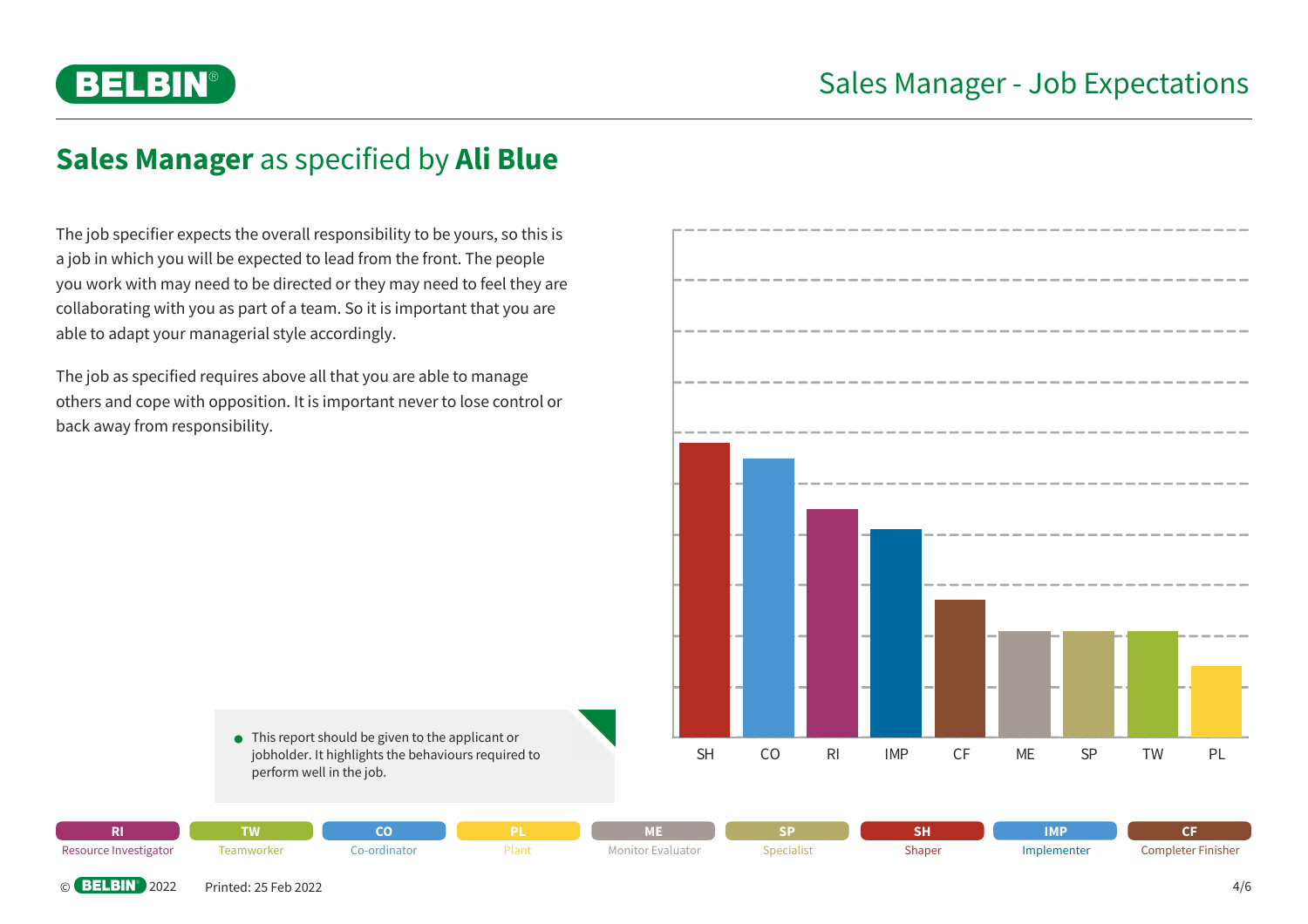

### **Based on** 3 Job Observations

This report shows the behavioural qualities which Observers consider will have an impact upon the job. Behaviours shown in bold have been identified as one of the top three qualities important for the job. The number of asterisks indicates the number of Observers who identified the word in this way. Behaviours considered to be unhelpful to the job are shown in italics.

| tough                 | $\star$  | $\mathsf{3}$   | realistic                  | $\mathbf{1}$   | sceptical             | $\overline{0}$ | free-thinking            | $\overline{0}$ |
|-----------------------|----------|----------------|----------------------------|----------------|-----------------------|----------------|--------------------------|----------------|
| encouraging of others | $\star$  | 3              | conscious of priorities    |                | pushy                 | 0              | creative                 | $\overline{0}$ |
| hard-driving          |          | 3              | reliable                   | $\mathbf{1}$   | impulsive             | $\overline{0}$ | competitive              | $\overline{0}$ |
| self-reliant          | $***$    | $\overline{2}$ | unenthusiastic             | $\mathbf{0}$   | shrewd                | 0              | inquisitive              | $\overline{0}$ |
| broad in outlook      | $^\star$ | $\overline{2}$ | oblivious                  | $\overline{0}$ | impatient             | $\overline{0}$ | perceptive               | $\overline{0}$ |
| outgoing              | $\star$  | 2              | over-delegating            | $\overline{0}$ | frightened of failure | $\overline{0}$ | persevering              | $\overline{0}$ |
| consultative          | $^\star$ | $\overline{2}$ | manipulative               | $\overline{0}$ | engrossed in own area | $\overline{0}$ | keen to impart expertise | $\overline{0}$ |
| disciplined           | $\star$  | $\overline{2}$ | restricted in outlook      | $\overline{0}$ | original              | 0              | motivated by learning    | $\mathbf 0$    |
| confrontational       |          | $\overline{2}$ | uninvolved with specifics  | $\overline{0}$ | fearful of conflict   | $\overline{0}$ | corrects errors          | $\overline{0}$ |
| outspoken             |          | $\overline{2}$ | inflexible                 | $\overline{0}$ | inventive             | 0              | methodical               | $\overline{0}$ |
| practical             |          | $\overline{2}$ | absent-minded              | $\overline{0}$ | imaginative           | $\overline{0}$ | willing to adapt         | $\overline{0}$ |
| confident and relaxed |          | $\overline{2}$ | procrastinating            | $\overline{0}$ | persuasive            | $\mathbf{0}$   | logical                  | $\overline{0}$ |
| challenging           | $\star$  | $\mathbf{1}$   | unadventurous              | $\overline{0}$ | perfectionist         | $\overline{0}$ | accurate                 | $\overline{0}$ |
| inconsistent          |          |                | resistant to change        | $\mathbf 0$    | impartial             | $\Omega$       | dedicated to subject     | $\overline{0}$ |
| eccentric             |          |                | indecisive                 | $\overline{0}$ | studious              | $\overline{0}$ | efficient                | $\overline{0}$ |
| over-talkative        |          |                | reluctant to allocate work | $\overline{0}$ | enterprising          | 0              | analytical               | $\overline{0}$ |
| territorial           |          | $\mathbf{1}$   | over-sensitive             | $\overline{0}$ | meticulous            | $\overline{0}$ | caring                   | 0              |
| diplomatic            |          |                | fussy                      | $\overline{0}$ | seizes opportunities  | 0              | helpful                  | 0              |